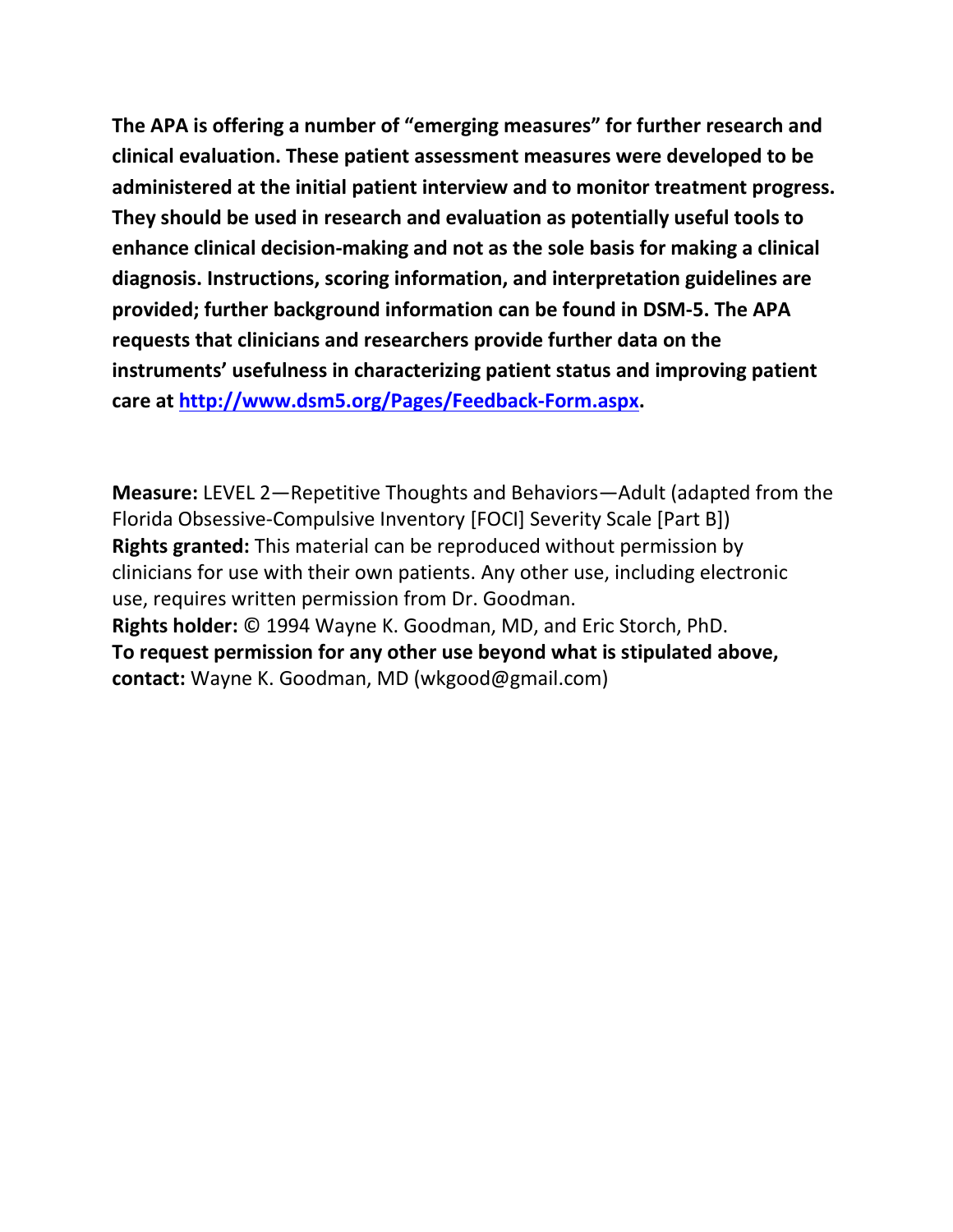## **LEVEL 2—Repetitive Thoughts and Behaviors—Adult\***

\*Adapted from the Florida Obsessive-Compulsive Inventory (FOCI) Severity Scale (Part B)

| Name:                                                                                                            | Age: | Sex: $\Box$ Male $\Box$ Female | Date: |            |
|------------------------------------------------------------------------------------------------------------------|------|--------------------------------|-------|------------|
| If the measure is being completed by an informant, what is your relationship with the individual receiving care? |      |                                |       |            |
| In a typical week, approximately how much time do you spend with the individual receiving care?                  |      |                                |       | hours/week |

**Instructions:** On the DSM-5 Level 1 cross-cutting questionnaire that you just completed, you indicated that *during the past 2 weeks* you have been bothered by "unwanted repeated thoughts, images, or urges" and/or "being driven to perform certain behaviors or mental acts over and over" at a mild or greater level of severity. The questions below ask about these feelings in more detail and especially how often you have been bothered by a list of symptoms **during the past 7 days. Please respond to**  each item by marking  $(\checkmark)$  or x) one box per row.

|                                                                         |                       |                                    |                                          |                                        |                            | Clinician<br><b>Use</b> |
|-------------------------------------------------------------------------|-----------------------|------------------------------------|------------------------------------------|----------------------------------------|----------------------------|-------------------------|
|                                                                         |                       |                                    |                                          |                                        |                            | <b>Item</b>             |
| During the past SEVEN (7) DAYS                                          |                       |                                    |                                          |                                        |                            | <b>Score</b>            |
| 1. On average, how much                                                 | - 1                   | - 1                                |                                          |                                        |                            |                         |
| time is occupied by these                                               | $0 - None$            | $1 -$ Mild                         | 2-Moderate                               | 3-Severe                               | 4-Extreme                  |                         |
| thoughts or behaviors<br>each day?                                      |                       | (Less than an                      | (1 to 3 hours a day)                     | (3 to 8 hours a day)                   | (more than 8               |                         |
|                                                                         |                       | hour a day)                        |                                          |                                        | hours a day)               |                         |
| 2. How much <i>distress</i> do                                          |                       |                                    |                                          |                                        |                            |                         |
| these thoughts or<br>behaviors cause you?                               | $0 - None$            | $1 -$ Mild                         | 2-Moderate                               | 3-Severe (very                         | 4-Extreme                  |                         |
|                                                                         |                       | (slightly                          | (disturbing but still                    | disturbing)                            | (overwhelming<br>distress) |                         |
|                                                                         |                       | disturbing)                        | manageable)                              |                                        |                            |                         |
| 3. How hard is it for you to<br>control these thoughts or<br>behaviors? | П                     |                                    |                                          |                                        |                            |                         |
|                                                                         | 0-Complete<br>control | 1-Much control<br>(usually able to | 2-Moderate control<br>(sometimes able to | 3-Little control<br>(infrequently able | 4-No control<br>(unable to |                         |
|                                                                         |                       | control thoughts                   | control thoughts or                      | to control thoughts                    | control thoughts           |                         |
|                                                                         |                       | or behaviors)                      | behaviors)                               | or behaviors)                          | or behaviors)              |                         |
| 4. How much do these                                                    | l 1                   |                                    |                                          |                                        |                            |                         |
| thoughts or behaviors                                                   | $0 - No$              | $1 -$ Mild                         | 2-Moderate                               | 3-Severe                               | 4 - Extreme                |                         |
| cause you to avoid doing<br>anything, going anyplace,                   | avoidance             | (occasional                        | (regularly avoid                         | (frequent and                          | (nearly complete           |                         |
| or being with anyone?                                                   |                       | avoidance)                         | doing these things)                      | extensive                              | avoidance;                 |                         |
| 5. How much do these                                                    |                       |                                    |                                          | avoidance)                             | house-bound)               |                         |
| thoughts or behaviors                                                   |                       |                                    |                                          |                                        |                            |                         |
| interfere with school,                                                  | $0 - None$            | $1 -$ Mild<br>(slight              | 2-Moderate;<br>(definite                 | 3-Severe<br>(substantial               | 4-Extreme<br>(near-total   |                         |
| work, or your social or                                                 |                       | interference)                      | interference                             | interference)                          | interference;              |                         |
| family life?                                                            |                       |                                    | with functioning, but                    |                                        | incapacitated)             |                         |
|                                                                         |                       |                                    | still manageable)                        |                                        |                            |                         |
| <b>Total/Partial Raw Score:</b>                                         |                       |                                    |                                          |                                        |                            |                         |
| Prorated Total Raw Score (if 1 item is left unanswered):                |                       |                                    |                                          |                                        |                            |                         |
| <b>Average Total Score:</b>                                             |                       |                                    |                                          |                                        |                            |                         |

*© 1994 Wayne K. Goodman, MD and Eric Storch, PhD. This material can be reproduced without permission by clinicians for use with their own patients. Any other use, including electronic use, requires written permission from Dr. Goodman (*w*kgood@gmail.com)*